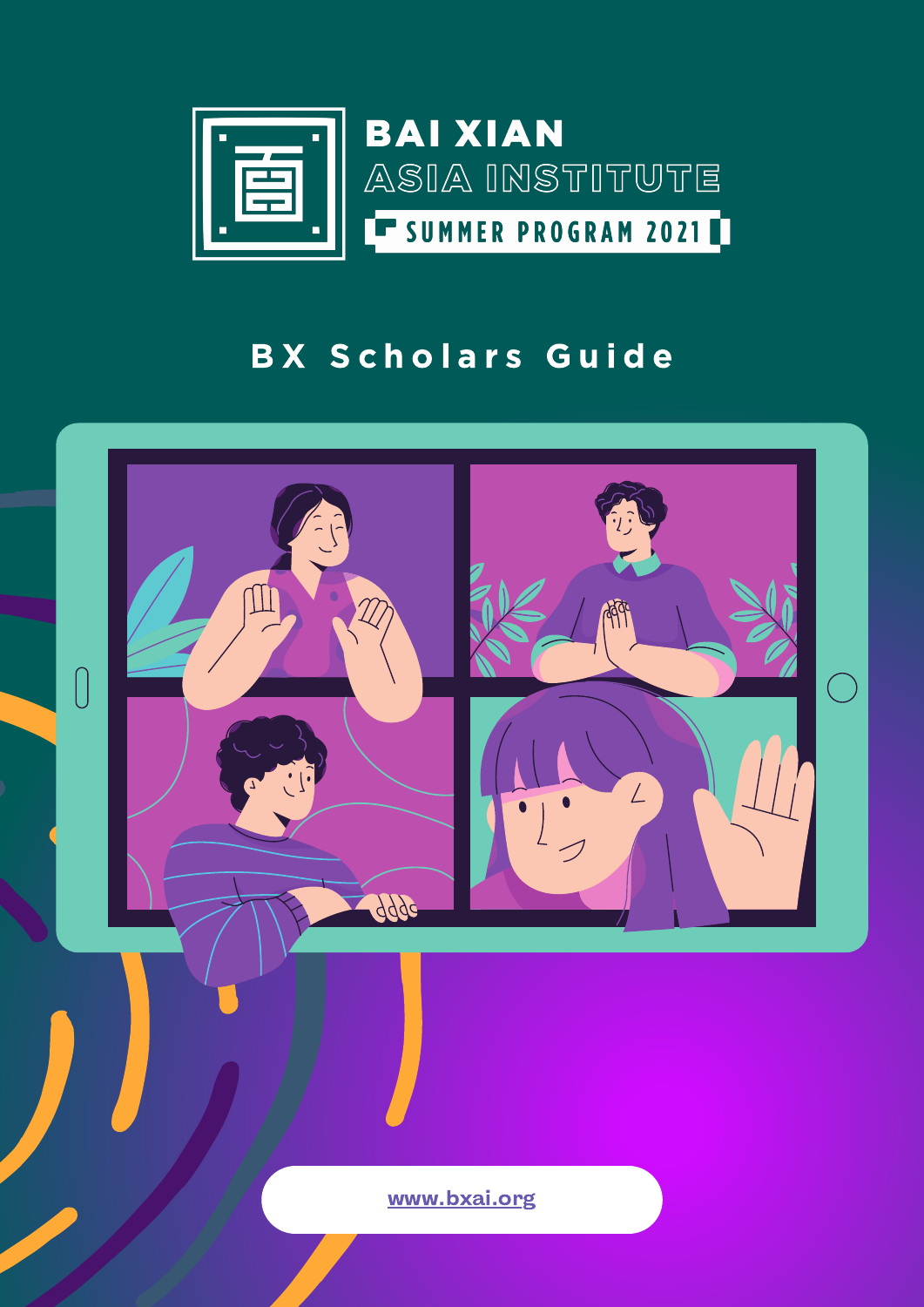#### Pre-session Preparation





Turn off your computer's notifications and screensaver.



Test your equipment (mic/Wi-Fi/laptop) in advance





Enter your login name as follows: "Group X - Name"



Find a quiet environment to attend the session to minimize background noise





Ensure good audio quality. We recommend use of a hands-free microphone







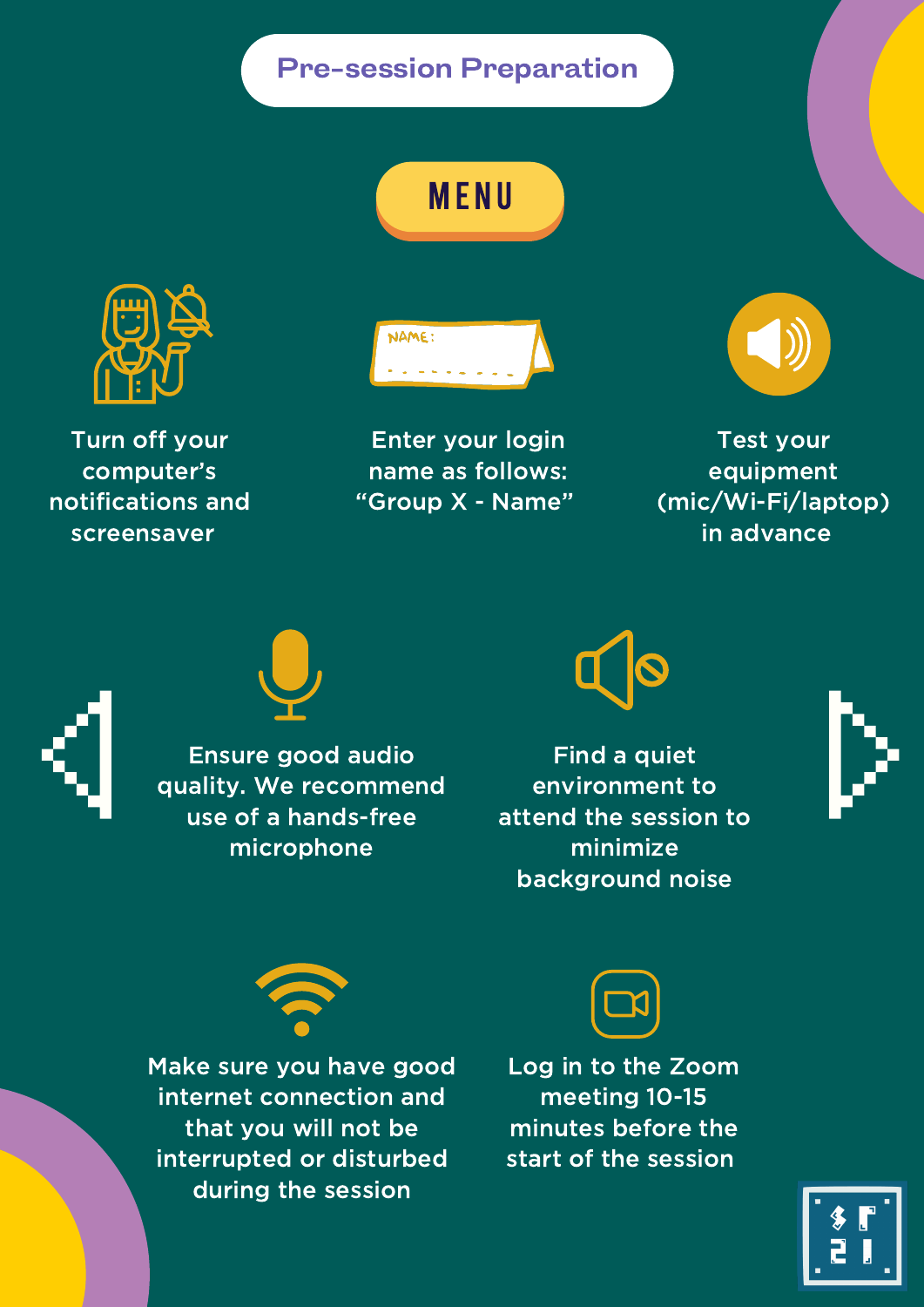#### About Zoom

START .



| 茴                       |                                                       | <b>BXAI Summer Program 2021</b><br>臣                                                                                                                                   |  |
|-------------------------|-------------------------------------------------------|------------------------------------------------------------------------------------------------------------------------------------------------------------------------|--|
| $\alpha$                | <b>ABOUT</b>                                          | hş                                                                                                                                                                     |  |
| $\mathbf{r}$            | <b>AGENDA</b>                                         | <b>STREAM</b><br><b>INFO</b><br><b>PARTICIPANTS</b><br>9:00 SAT, JUL 31                                                                                                |  |
|                         | <b>MY EVENT</b>                                       | <b>V</b> TEAM BUILDING WORKSHOP<br><b>Pre-program Team Building</b><br>09:45 - 12:00, Zoom (ID: 927 0109 6450   PW:                                                    |  |
| 8                       | <b>ATTENDEES</b>                                      | 10:00 FRI, AUG 6<br>Click the link below to watch (opens in a new browser window)                                                                                      |  |
| $\overline{\mathbf{B}}$ | <b>SPEAKERS</b>                                       | https://zoom.us/j/92701096450?pwd=UHJBbGFBVitMSTY0aFRINFowb0RlUT09<br><b>J</b> TALK                                                                                    |  |
|                         | <b>SPONSORS</b>                                       | <b>Opening Session</b><br>$\checkmark$<br>10:30 - 11:00, Zoom (ID: 966 819 0523)<br><b>CHAT</b><br><b>POLLS</b><br><b>MY NOTES</b>                                     |  |
|                         | <b>TEAM BUILDING</b><br><b>WORKSHOPS</b>              | 11:00                                                                                                                                                                  |  |
|                         | <b>SOFT SKILLS</b><br><b>WORKSHOPS</b>                | <b>U</b> TALK                                                                                                                                                          |  |
|                         | <b>ART AND</b><br><b>WELLNESS</b><br><b>WORKSHOPS</b> | Theme Session: The Nature of Life is<br>$\checkmark$<br>Change<br>$\bigoplus$ Type a message<br>SEND<br>11:00 - 12:00, Zoom (ID: 966 819 0523)<br>$\blacktriangledown$ |  |
|                         | COFFEE&CHAT(BY<br><b>DECICTDATIONI</b>                |                                                                                                                                                                        |  |

Join the zoom session via Lounjee and change the name to "Group X - your full name".

You will be asked to allow the browser to access your audio or video.

2. During a meeting, click "Start Video/"Stop Video" in the

Select a Camera (Alt+N to switch)

**Microsoft Camera Rear** 

√ Microsoft Camera Front

**Video Settings...** 

**Choose Virtual Background** 



1. Choose "Join Audio" by Computer (default) to connect your computer's speaker and microphone to the meeting. 2. You can test your audio connection before joining by clicking the "Test Computer Audio" link.

#### meeting toolbar to start or stop your video.

| <b>Start Video</b> |  | <b>Invite</b> Manage F |
|--------------------|--|------------------------|

| O <sub>0</sub> |                   | Choose ONE of the audio conference options                  |         |
|----------------|-------------------|-------------------------------------------------------------|---------|
|                | <b>Phone Call</b> | <b>Computer Audio</b>                                       | Call Me |
|                |                   | <b>Join With Computer Audio</b>                             |         |
|                |                   | <b>Test Speaker and Microphone</b>                          |         |
|                |                   |                                                             |         |
|                |                   | Automatically join audio by computer when joining a meeting |         |